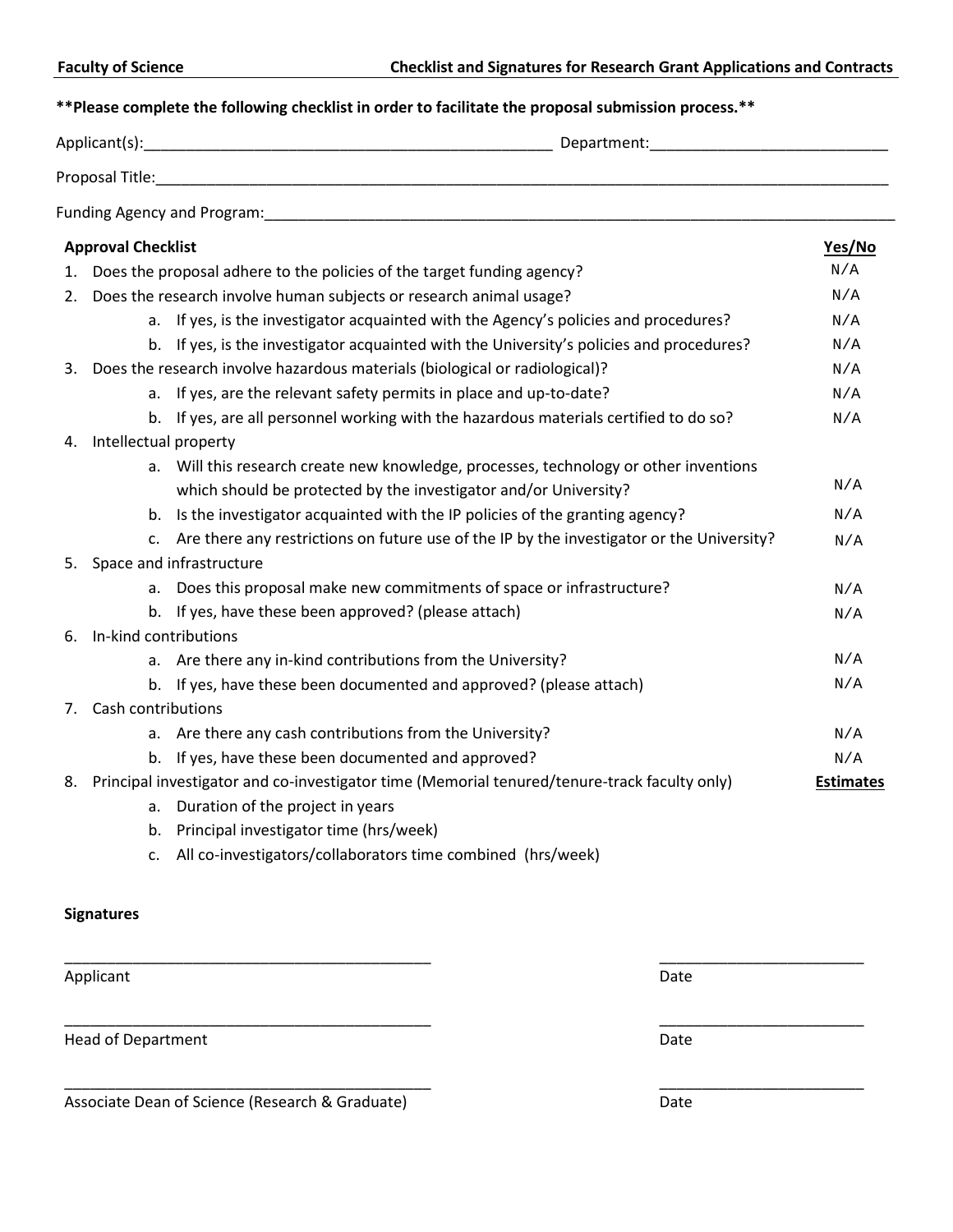| RESARCH GRANT/CONTRACT INITIATION QUESTIONS FOR RESEARCHER FROM RESEARCH GRANTS &<br><b>CONTRACT SERVICES (Please answer all questions)</b> |                                                                                                       |     |  |  |
|---------------------------------------------------------------------------------------------------------------------------------------------|-------------------------------------------------------------------------------------------------------|-----|--|--|
|                                                                                                                                             | 1. Are there any deadlines/timelines RGCS should be made aware of?                                    | N/A |  |  |
|                                                                                                                                             | a.                                                                                                    |     |  |  |
|                                                                                                                                             | 2. Does the required agreement stem from an application/proposal? (Not required if this is an initial |     |  |  |
|                                                                                                                                             | application/proposal)                                                                                 | N/A |  |  |
|                                                                                                                                             |                                                                                                       |     |  |  |
|                                                                                                                                             | a. Please reference the related application(s).                                                       |     |  |  |
|                                                                                                                                             |                                                                                                       |     |  |  |
|                                                                                                                                             | 3. Are there any other agreements/resources connected to this project?                                | N/A |  |  |
|                                                                                                                                             |                                                                                                       |     |  |  |
|                                                                                                                                             | 4. Are there any CO-PIs?                                                                              | N/A |  |  |
|                                                                                                                                             |                                                                                                       |     |  |  |
|                                                                                                                                             | 5. What are the anticipated start and end dates of the project?                                       |     |  |  |
|                                                                                                                                             |                                                                                                       |     |  |  |
| 6.                                                                                                                                          | Will there be student(s) participation involved in the proposed research?                             | N/A |  |  |
|                                                                                                                                             |                                                                                                       |     |  |  |
|                                                                                                                                             | a. If yes, does it relate to their graduate program/thesis work?                                      | N/A |  |  |
|                                                                                                                                             |                                                                                                       |     |  |  |
|                                                                                                                                             | 7. Is Clearance required for the project - HREB, ICEHR, GC-REB, Animal Care, Bio-Safety?              | N/A |  |  |
|                                                                                                                                             | a. Please provide the application & approval letter (Not required at this time for initial            |     |  |  |
|                                                                                                                                             | applications/proposals)                                                                               |     |  |  |